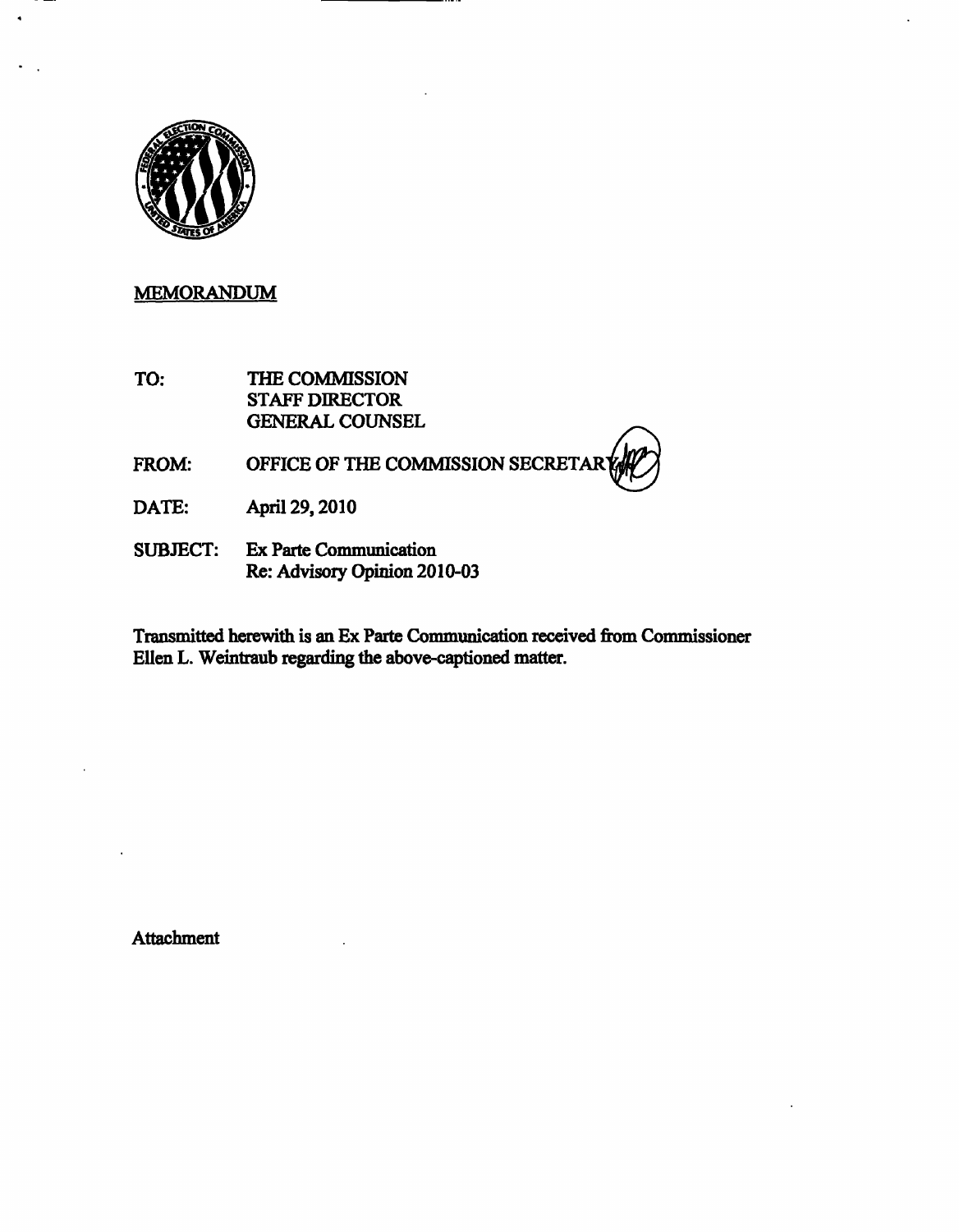

FEDERAL ELECTION COMMISSION WASHINGTON, D.C. 20463



2010 APR 29 A 8: 54

## Memorandum

To: Commission Secretary

From: Commissioner Ellen L. Weintraub

Date: April 28,2010

Re: Ex Parte Communication Advisory Opinion 2010-03

This afternoon I received a telephone call and an e-mail from Marc Elias with respect to Advisory Opinion 2010-03 and the two draft responses prepared by the Office of General Counsel. Mr. Elias has also submitted a written comment concerning Advisory Opinion 2010- 03. The views that he expressed during the course of the telephone conversation were generally the same as those conveyed by his written comment.

Specifically, Mr. Elias expressed support for "Draft A" of the two draft responses prepared by the Office of General Counsel. He stated that "Draft B" was contrary to previous Advisory Opinions issued by the Commission, specifically Advisory Opinion 2003-15 (Majette). Mr. Elias emphasized that the National Democratic Redistricting Trust ("the Trust") was formed to raise funds in support of anticipated litigation relating to legislative redistricting, and that the Trust would not raise funds to influence the legislative redistricting process other than through litigation. Mr. Elias contended that the activities proposed by the Trust were not in connection with an election. Mr. Elias also briefly spoke about the potential impact of "Draft B" on ongoing litigation involving the Commission, the financing of redistricting related litigation in general, and other regulations within the Commission's jurisdiction. Mr. Elias stated that he hoped the Commission would be able to issue an Advisory Opinion in response to his request.

 $4/28/10$ 

Ellen L. Weintraub, Commissioner

 $\frac{1}{2}$ <br>Date